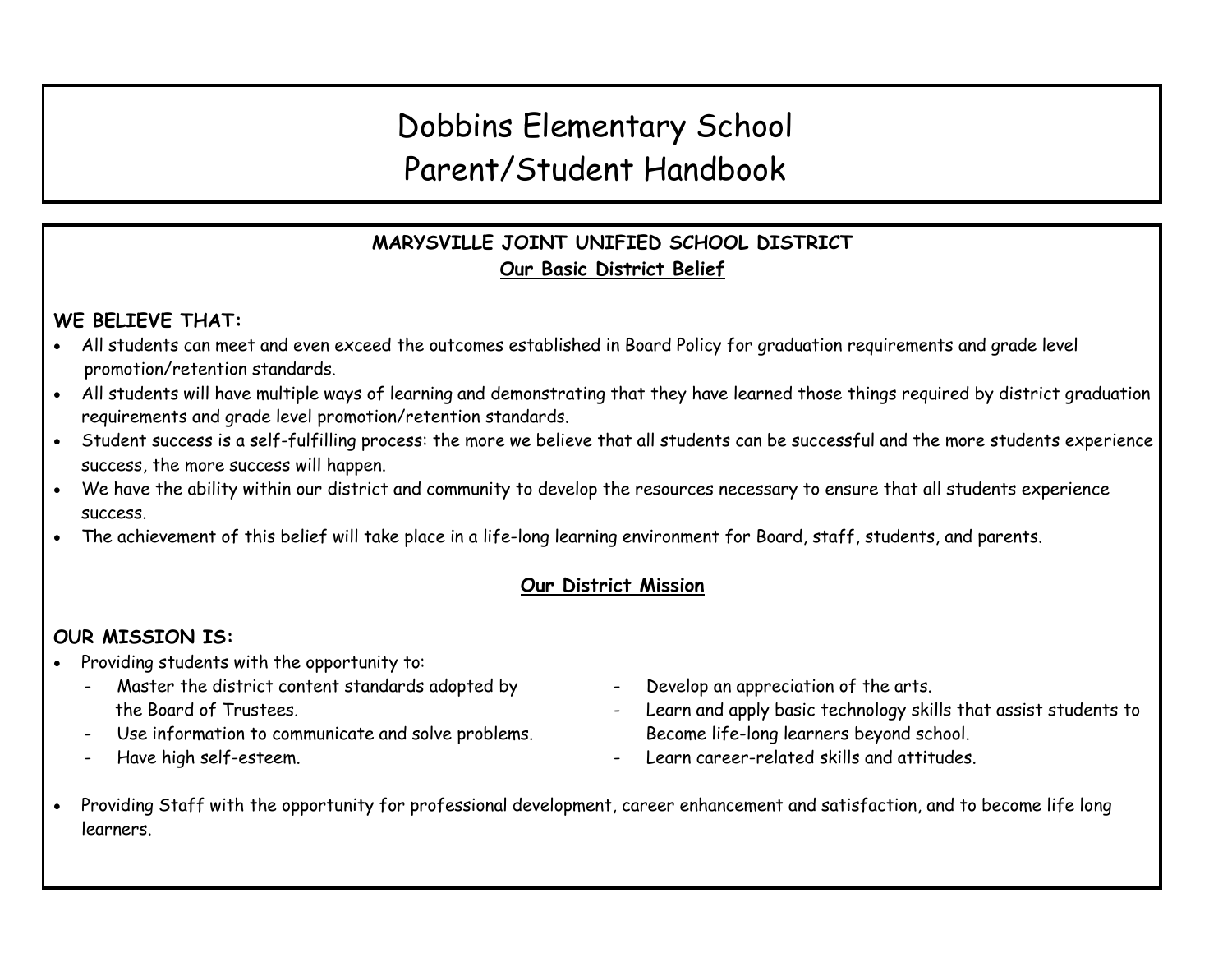# **SCHOOL INFORMATION**

| Address:              |                                                                                                                            | <b>School Hours</b>                |
|-----------------------|----------------------------------------------------------------------------------------------------------------------------|------------------------------------|
| 1 Dobbins School Lane | Office Hours                                                                                                               | $7:30 - 3:30$                      |
| $P.O.$ Box 129        | Kindergarten                                                                                                               | $8:30 - 12:15$                     |
| Dobbins, CA 95935     | First-Fifth Grades                                                                                                         | $8:30 - 2:35$                      |
|                       | Sixth Grade                                                                                                                | $8:10 - 2:50$                      |
| Phone: (530) 692-1665 | <b>STARS Program</b>                                                                                                       | Immediately after school-6:00 p.m. |
| FAX: (530) 692-2410   | Minimum Days: First through sixth grades will be dismissed at<br>1:10. Kindergarten will be dismissed at the regular time. |                                    |

# **DOBBINS STAFF**

### **Office and Support Staff:**

Teri Soares - Principal Jennifer Givens - Secretary Kris Dousman - Custodian Susan Vincent - Para Educator Shirley Crompton - Para Educator Kim Johnson - Library Clerk Ellen Miller - Cafeteria Kelly Biersdorff - Speech Therapist Linda Haefke-Atwater - School Psychologist Kathy Schultz - STARS Katie Stockton - STARS

# **Teaching Staff:**

Bridget Hansard - Kindergarten/First Teri Soares/Sue Franklin - First/Second Carol Kelly - Third/Fourth Amy Smith-Hansen - Fifth/Sixth Kelly Bertsch - RSP Robb Dunmore - Indian Education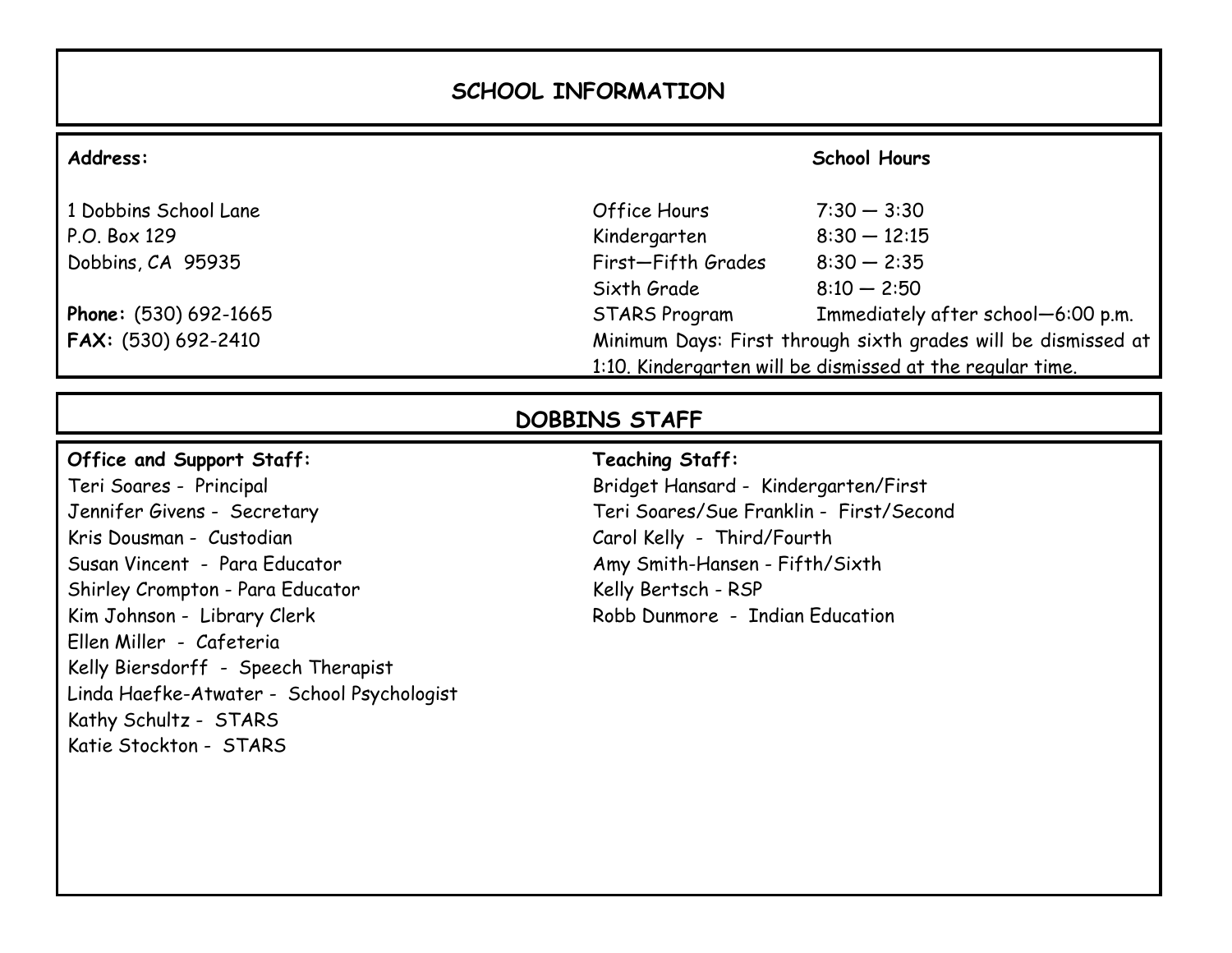### **ATTENDANCE**

### **Absences**

Regular and prompt attendance is necessary to academic achievement and is required by the State of California. The state considers more than two(2) days of absence in any grading period excessive. Make-up work is the responsibility of the student. The first day of return from an absence, the student shall ask the teacher for work missed, then complete and return as soon as possible. In case of extended illness parents should contact the school/teacher and arrange to pick up missed work. This will help prevent the student from being overwhelmed with the task of completing missed work.

The state of California recognizes two types of absences: personal and unexcused. Personal absences are: doctor and dental appointments of students; illness of the student; attendance at a funeral (one day) for a member of the immediate family of the student; quarantine (by a state health agency) of the student; jury duty served by the student; and hospitalization of the student. All other absences are unexcused and my result in truancy.

An explanation, either in writing or by phone call, regarding your child's absence is required as soon as he/she returns to school. All absences not verified within two (2) days will be considered unexcused.

# **Tardy**

If a student arrives at school after 8:10 (6th grade) or 8:30 a.m. (K—5th grade), he/she is to check in at the office before going to class. If a student is more than 30 minutes late, on three occasions, it is considered as one truant day of absence.

A truancy letter will be mailed to the home after the accumulation of 3 days of truancy. Habitual truancy or tardiness will be reported to the Yuba County School Attendance Review Board (SARB) for appropriate action, as required by law.

# **ARRIVAL AT SCHOOL**

Students SHOULD NOT BE ON CAMPUS prior to 7:55 a.m. and must report to the hallway upon arrival. Playground supervision is from 8:00 — 8:30 a.m. Dobbins Elementary is a closed campus. Once students arrive at school, they may not leave campus until officially dismissed or signed out by a parent or guardian in the office.

### **EMERGENCY CARDS**

At the beginning of each school year or when a new students enters Dobbins School, the parent or guardian is given an EMERGENCY CARD to fill out. On this card is listed the student's current address, telephone number, parents' work telephone numbers and emergency contact person(s) to be notified in case the school cannot contact the parents. **Please, always keep the information on this card current.** If you move, change home or work telephone number, or change contact person(s) stop by the office or call and the secretary will make the changes immediately.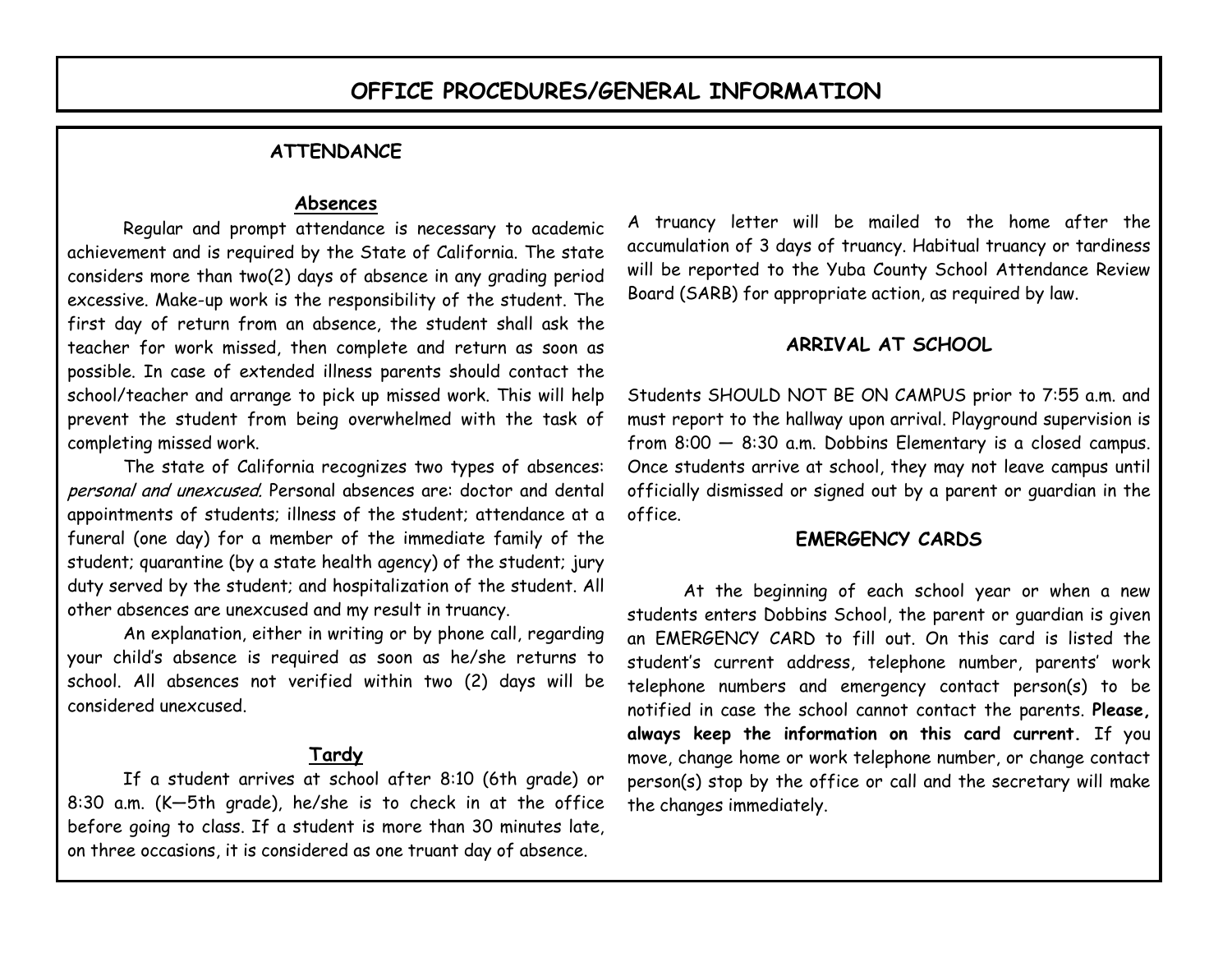# **MEDICATION**

Parents are required by California State Law to inform the school of any medication to be taken at school — this includes Tylenol. **All medication** must be kept in the school office and will be administered by office personnel.

A **Permission to Administer Medication** form with explicit directions from the physician and signed by the physician and parent must be completed and on file at the office before medication can be administered. The form must be updated yearly and a new form is needed whenever medications are changed. These forms are available in the school office.

### **FIRST AID**

In case of student accidents, the school is responsible for first aid only. The school's main concern is the safety and welfare of the students. In the event of an injury of serious nature, the parents of the child will be notified immediately. If the injury requires immediate medical attention 911 will be called. The school cannot care for injuries or illnesses incurred away from school.

Our district provides a nurse, whose home base is at a school site within her service area. She is available by phone for advice on health issues. You can reach her or leave a message at 741-6029.

### **HEAD LICE**

Dobbins School observes the district's policy of no nit/no lice at school. When a student is found to have head lice (either eggs [nits] or insect), the parent will be notified to pick up their

student. When the student is picked up an information letter will be given to the parent on how to detect, treat, and be proactive in preventing the spread of head lice.

The Yuba County Health Department recommends that no pupil return to school until all nits are removed. Parents are encouraged to bring the child back to school so inspection can be done in their presence.

Remember that head lice are a problem, but we **can** control it if everyone cooperates and immediate treatment is provided.

### **TRANSPORTATION TO AND FROM SCHOOL**

#### **Buses**

The district prearranges the bus schedules for pick up and delivery of students. If you need information, please call

749-6198. Bus transportation is provided for students outside the designated walking area. Riding the bus is a privilege and not a right. Bus drivers are responsible for the safety of all students in their care, and their directions must be followed at all times. Bus drivers will issue citations to those students who cannot follow instructions or for those students who are disobedient. Students cited may be suspended from riding the bus, and the parent/ guardian will be responsible for the student's transportation.

The bus drop-off/pick-up area is on the West Side of the school grounds along the playground fence line. Please avoid parking in this area.

**A note from home must be received and approved by the office** before boarding the bus, if a student needs to get off the bus at a different stop or for any student who does not regularly ride the bus.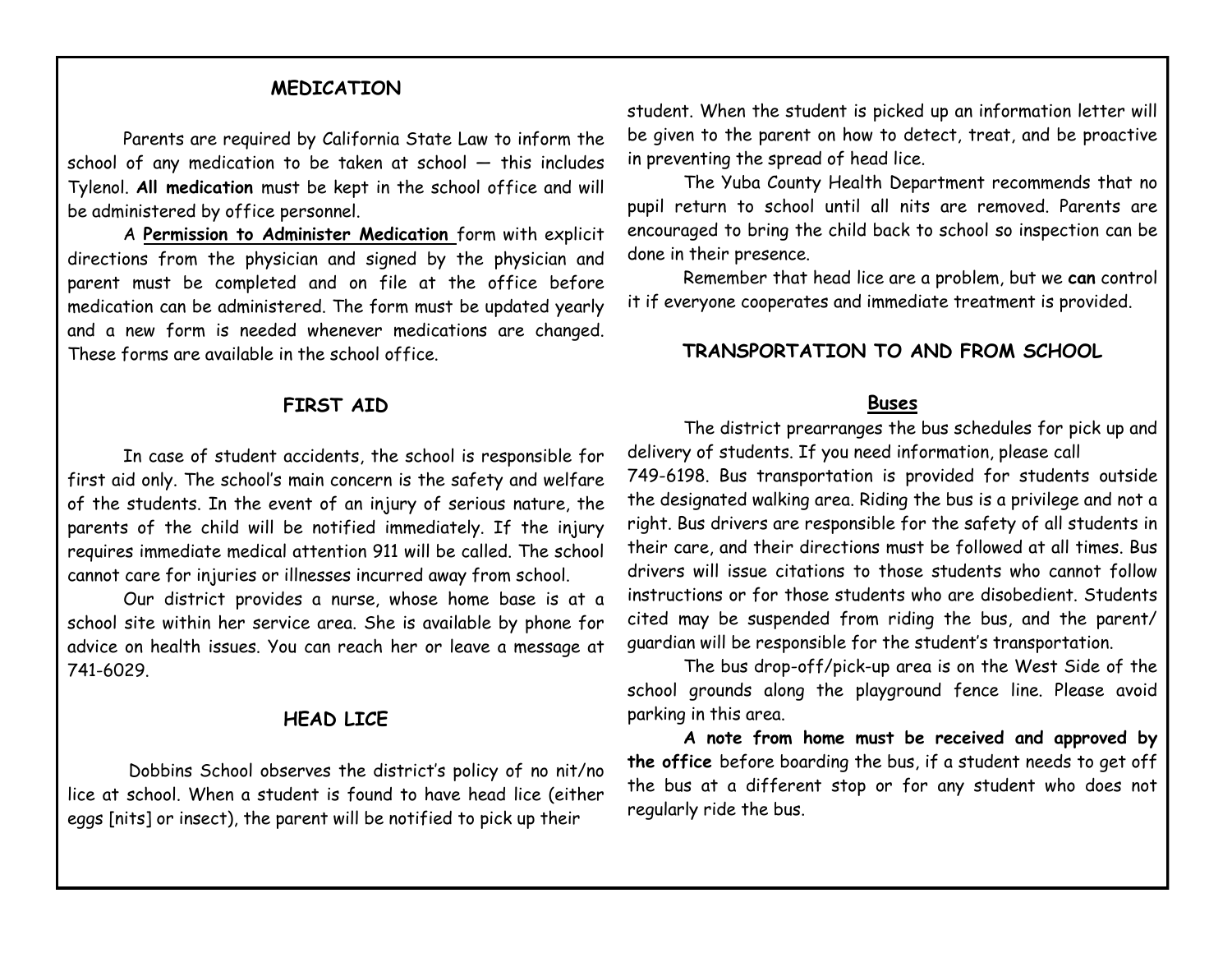### **FOOD SERVICE**

**Car**

The parking area is located at the west end of the school along the fence. Students may be dropped off at the walk-through gates in the bus zone but cars may not be parked in this section. When picking up students, please park your car, meet your student at the gate, and walk him/her to the car. In order to keep traffic flowing, please enter at the first gate and exit at the second gate as marked. Teachers will be on duty during pickup at the end of the day, to provide for student safety.

### **Students Who Walk**

Country roads have few established sidewalk areas. When available they should be used as the designated walking area. In the absence of a sidewalk, use established bike/walking area along the side of the road. When crossing the street use the cross walks near the school.

### **Skateboards, Scooters, Roller Blades, and Bicycles**

Skateboards, scooters, and roller blades (including tennis shoes with foldable wheels) are **not allowed** at school. Bicycles are to be parked along the fence near the walk-through gate at the west end of the school. Bicycles are **not allowed** anywhere else on the school grounds. It is advisable to lock your bike. The school assumes no liability for bicycles or bicycle equipment. **Important reminder: Wear a Safety Helmet and follow Bicycle Safety Rules when riding to and from school!**

Students may bring a sack lunch or purchase a cafeteria tray lunch. The tray lunches represent a balanced meal complete with milk. Menus change daily. Students are given a calendar at the beginning of the month, which lists the menu for breakfast and lunch each day.

#### CURRENT FOOD PRICES

Breakfast:

Regular: \$ 0.75 Reduced: \$ 0.30 Lunch: Regular: \$ 1.00

Reduced: \$ .40

Milk may be purchased for \$ 0.25 to go with lunches brought from home. Meals can be prepaid a week or more at a time. A student receives one free lunch with every 11 purchased. **A MAXIMUM** of three meals can be charged.

We encourage parents to fill out a lunch form. All information is confidential. If students qualify for free or reduced breakfast and lunch it will be your choice whether to use it. To qualify a new form must be filled out each year. Please note: until paperwork is processed and qualification is verified, regular meal charges will apply.

**No gum** may be brought to school. **Candy and sodas are discouraged and if brought may only be consumed during lunch time.** Glass or breakable containers are not allowed.

Trash cans are provided for litter both in the inside and outside at the eating area. **Let's all help keep the school clean.**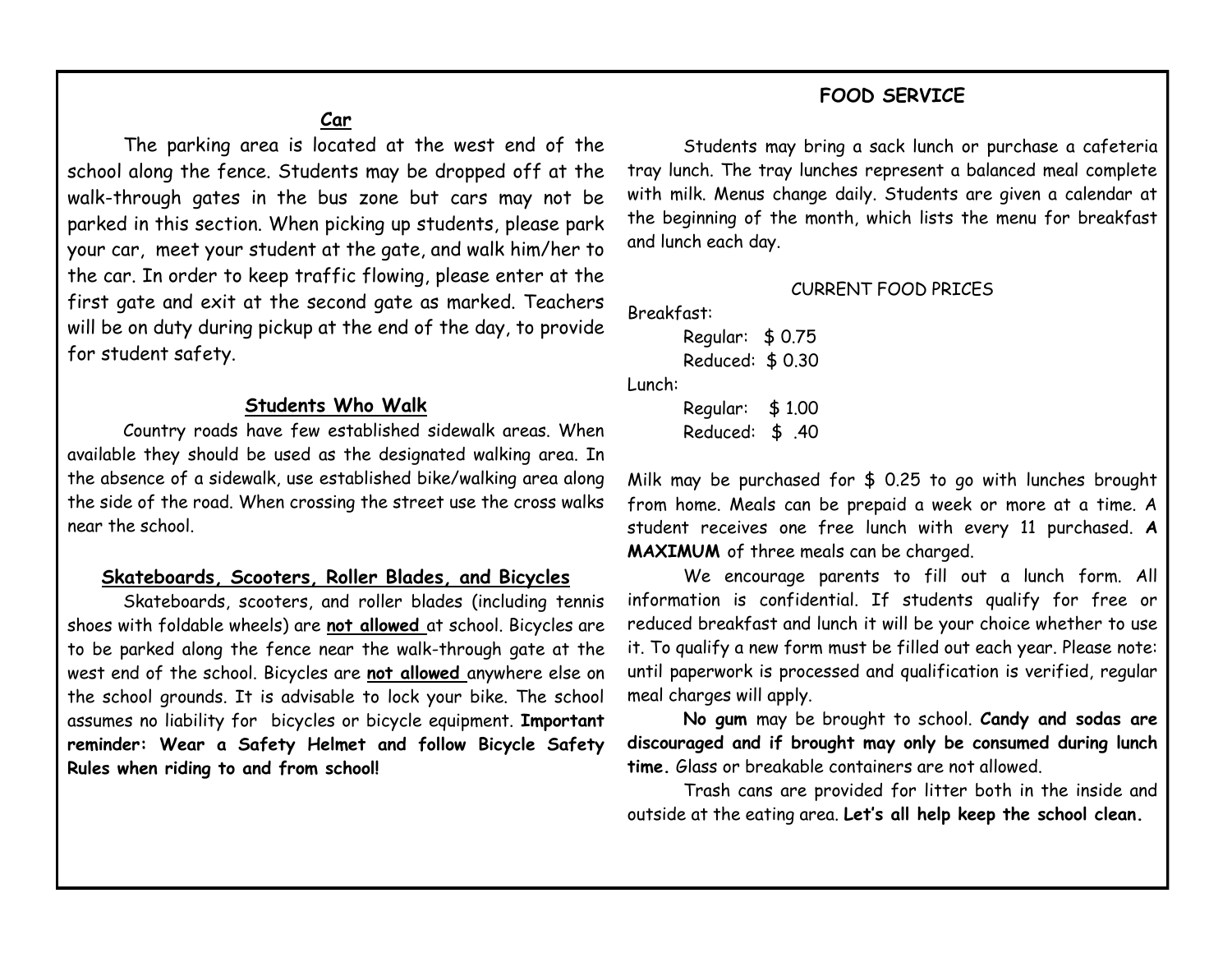### **Cafeteria and Outside Eating Area Rules**

- 1. Stand in line quietly and peacefully.
- 2. Students are to take the next available seating area at the table. (no saving places for friends) and remain seated until dismissed to dump trash. Then return and wait for dismissal.
- 3. Students are to use quiet voices when talking.
- 4. To avoid accidents, students are to stay seated until dismissed.
- 5. Table groups will be dismissed after the monitoring staff member has checked that the eating area is clear of litter. Students are to walk to the playground when dismissed.
- 6. Students are not to trade food or take food away from the eating areas.

### **TELEPHONE**

The school phones are for school business only. Students will not be permitted to use the school telephones except in cases of emergency. Students are responsible for making arrangements for after school activities and rides home before coming to school. They are also responsible for making sure all their school materials (books, homework, etc.) are in binders or backpacks before leaving.

Classroom interruptions are to be kept to an absolute minimum. Students and teachers will not be interrupted during class time to take phone calls. Messages can be left with the office staff and will be given to the student or teacher at break times. **Telephone numbers of students and staff are confidential and will not be given out without permission.** 

### **TELEPHONE NUMBERS**

Parent names and telephone numbers are made available to PTC **personal property, including technology.**and Room Mothers so they may contact parents in support of school business and/or activities only. These phone numbers will not be given out

for any other purpose. Any parent who does not want his/her phone number made available should contact the school office at the beginning of the school year to request the number not be included on the list.

### **LOST AND FOUND**

Any items found on the school grounds or buses will be placed in the **Lost and Found Box** which is located in the hallway. Items found in classrooms will remain in the classroom for an appropriate length of time and then be put in the Lost and Found Box. To insure timely and proper return of lost articles, **we urge parents to mark all personal items and clothing with your child's name**. Unclaimed articles will be given to a charitable organization at the end of the school year.

### **LOST AND DAMAGED PERSONAL PROPERTY**

Dobbins Elementary School cannot and will not be responsible for loss or damage to student's personal property. Hats, jackets, book-bags, lunchboxes, balls, and any other personal items should be stored in the appropriated place within the classroom or left at home. **Please mark your child's belongings so they are easily identified.**

**Hand held technology may not be used during school hours unless approved by the principal and classroom teacher. Cell phones must be turned off during school hours.** 

**The school is not responsible for lost or stolen**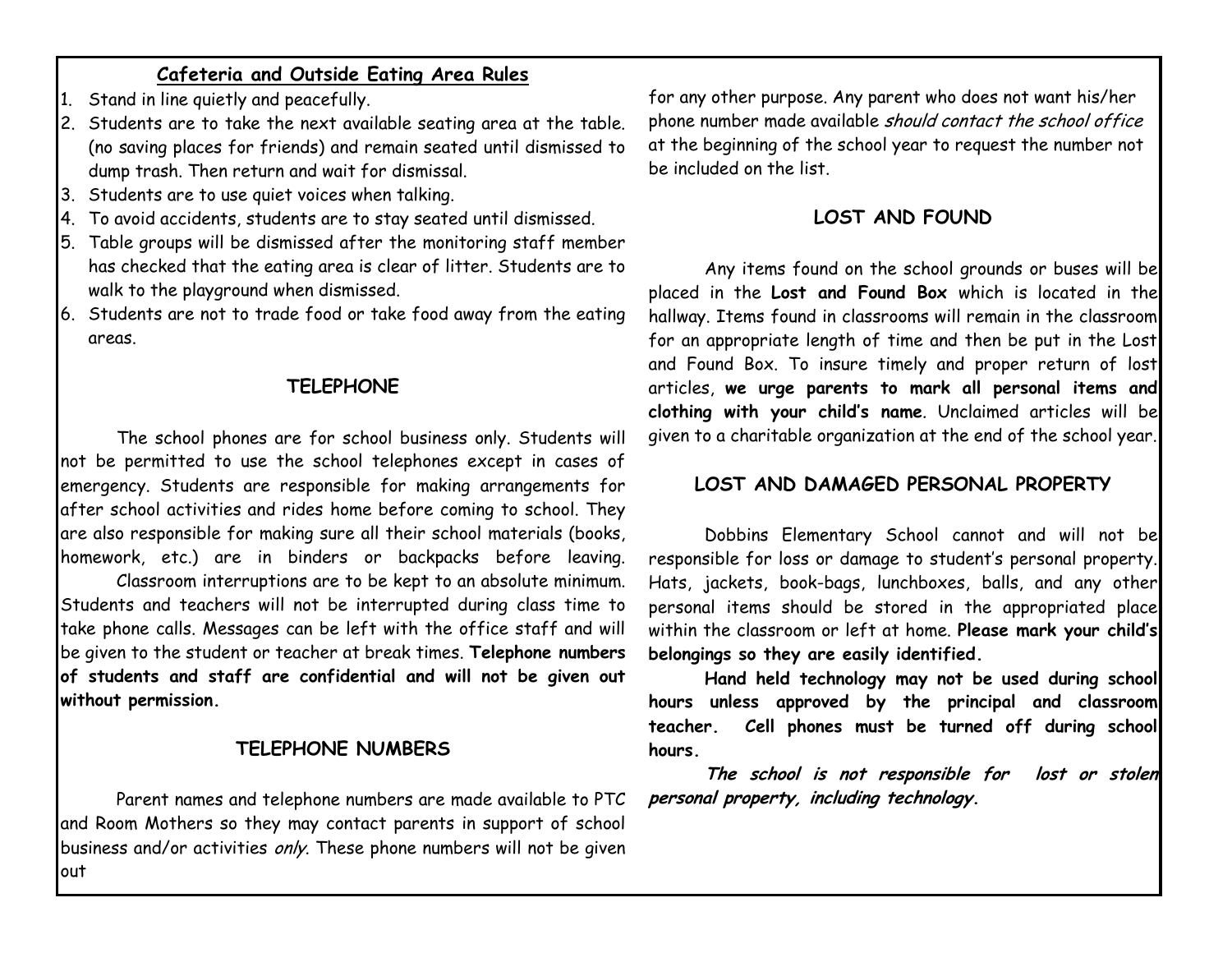# **ACADEMIC PROGRAM AND SUPPORT SERVICES**

### **INSTRUCTIONAL PROGRAM**

Everything that happens during the school day is part of our instructional program. We have the belief that all children want to learn. They need to be successful at what they do, so they can feel confident enough to try new things. Our program offers many learning experiences to further the social, physical, and academic development of each child.

Our school day begins at 8:00 a.m. on the playground with supervised play. It is important that children play together in an acceptable way. Problems do develop occasionally. We use these experiences to teach problem solving and conflict resolution techniques. Please review the STEPS TO AVOID CONFLICT section with your child.

During instructional time, the following subjects are taught:

- **PRIMARY FOCUS SUBJECTS:** READING, LANGUAGE ARTS (grammar, spelling, and writing), MATH, and PHYSICAL EDUCATION
- **SECONDARY FOCUS SUBJECTS:** SOCIAL STUDIES, SCIENCE, and HEALTH
- **ENRICHMENT:** MUSIC, ART, and CHARACTER DEVELOPMENT

As you can see, Dobbins School has a very full curriculum. It is important that students do all their work each day to avoid falling behind. Here are a few suggestions that will help students make good grades:

> 1. **Be at school every day!** Good attendance is most important in being a successful student.

- 2. **Arrive on time.**
- 3. **Make appointments for after school**.
- 4. **Listen carefully and attentively** to assignments when given and write them down.
- 5. Choose a quiet place to study at home.
- 6. Schedule a definite time to study and begin promptly.
- 7. Budget your time and use all available help.
- 8. Have all materials ready before you begin to study.
- 9. Read through your assignment before starting so you include and/or complete all parts.
- 10. Begin and complete long term assignments (reports) as soon as possible.
- 11. Be neat in all your work.

# **PROGRESS AND REPORT CARDS**

Fourth, fifth, and sixth grade students will carry progress reports home at approximately the eighth week of each trimester. This report will give you and your child an opportunity to review his/her academic progress. Teachers of students in K-3<sup>rd</sup> grades will also provide notification if a child's academic progress places the student at risk of retention. Teachers will schedule conferences if student's progress is not satisfactory. The parent signature portion of the progress report is to be returned verifying that you, the parent, have seen the report. If your child is not doing satisfactory work please contact the teacher for a conference or to arrange weekly progress reports. It is best to phone the teacher before or after school.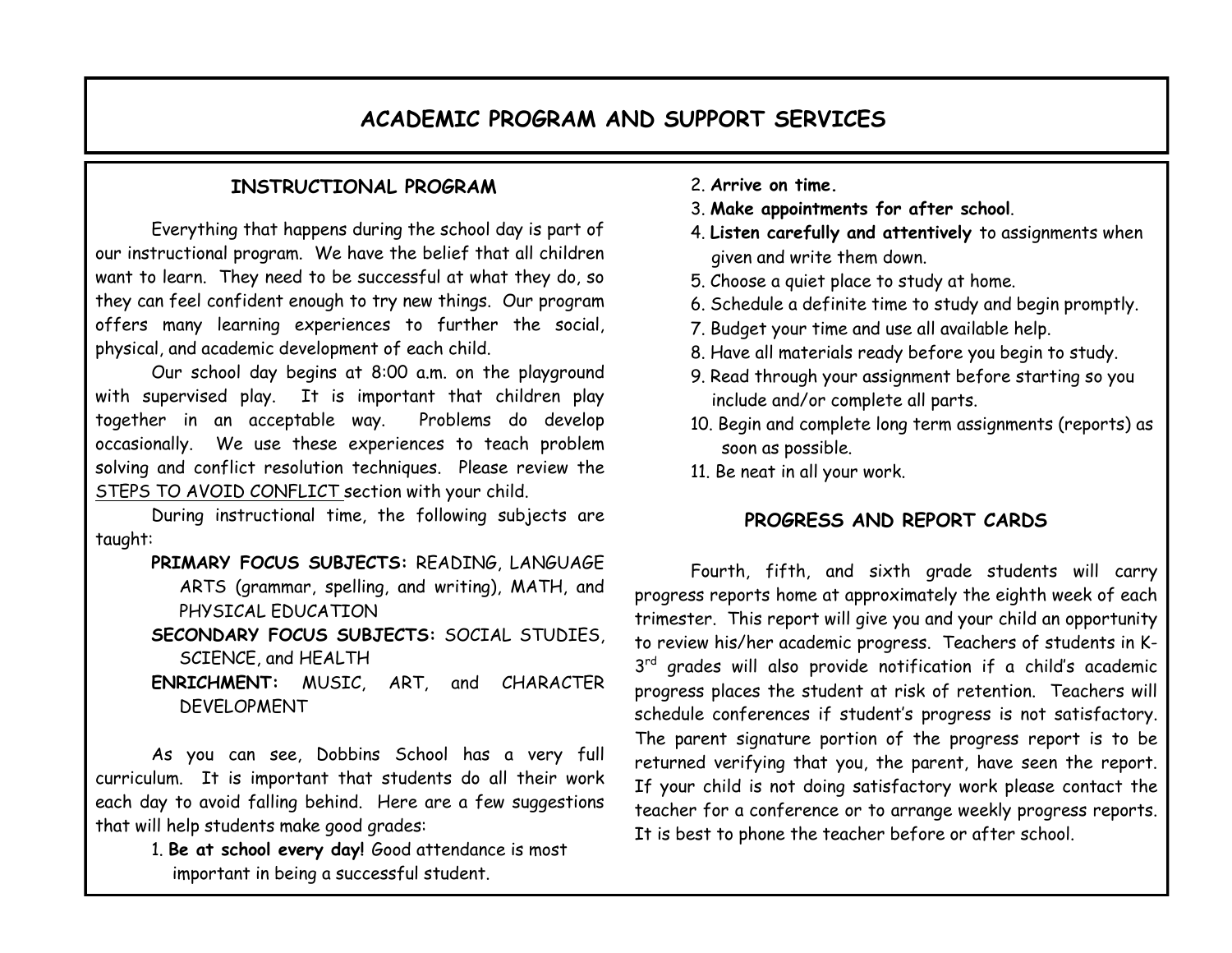Report cards will be issued three times a year for all K-6th grade students. Kindergarten through sixth grade report cards will reflect the student's progress toward meeting the grade level standards using a 1—3 rubric. 4th, 5th, and 6th grade students will also receive letter grades that reflect success in each subject. Report cards should be reviewed carefully by both students and parents. Questions about grades should be referred to the teacher.

#### **HONOR ROLL**

Fourth, fifth, and sixth grade students will be recognized at the end of each trimester of the school year for maintaining and "A" or "B" grade point average. Students on the Honor Roll for all three trimesters will receive special recognition at the end of the school year. Subjects such as P.E., handwriting, art, and music must be a "P" passing or "S" satisfactory.

### **TRIMESTER AWARDS**

Awards assemblies are held at the end of each trimester. Certificates and/or pins for academic achievement, perfect attendance, citizen of the month, special recognition, perfect attendance, and A+ positive attitude. Notices will be sent home indicating assembly dates and times.

### **HOMEWORK POLICY**

The district recognizes that learning takes place both in and outside the classroom. Homework is defined as an assignment related to or an extension of classroom learning. The goals of Homework include: extending or reinforcing classroom learning; aid in the mastery of grade level skills and standards; the opportunity for parent-child interaction; student to make-up missed assignments due to illness. Such assignments will vary depending on the needs and grade level of the student.

In developing and monitoring homework assignments teachers estimate that work given to K-3rd grades, students should take 15-30 minutes, and work given to 4th, 5th, and 6th grade students should take 30-60 minutes on average.

Homework assignments are to reflect the same high standards of legibility, neatness, content, and completeness as expected in the classroom.

### **PROMOTION RETENTION POLICY**

Board Policy 5204 and Administrative Regulation 5204.3 defining the process and promotion standards were adopted June 22, 2000. A short summary of those standards are given here.

Students meeting grade-level standards of expected student achievement will be promoted each year. If a student is performing below the minimum standards he/she is at risk of being retained. When a student is at-risk of retention or recommended for retention other factors considered include Standardized Testing and Reporting (STAR) test results and attendance. Identification of an at-risk student should occur as early as possible in the school year so that opportunities for remedial instruction can be provided. Such opportunities may include, but are not limited to, tutorial programs, after-school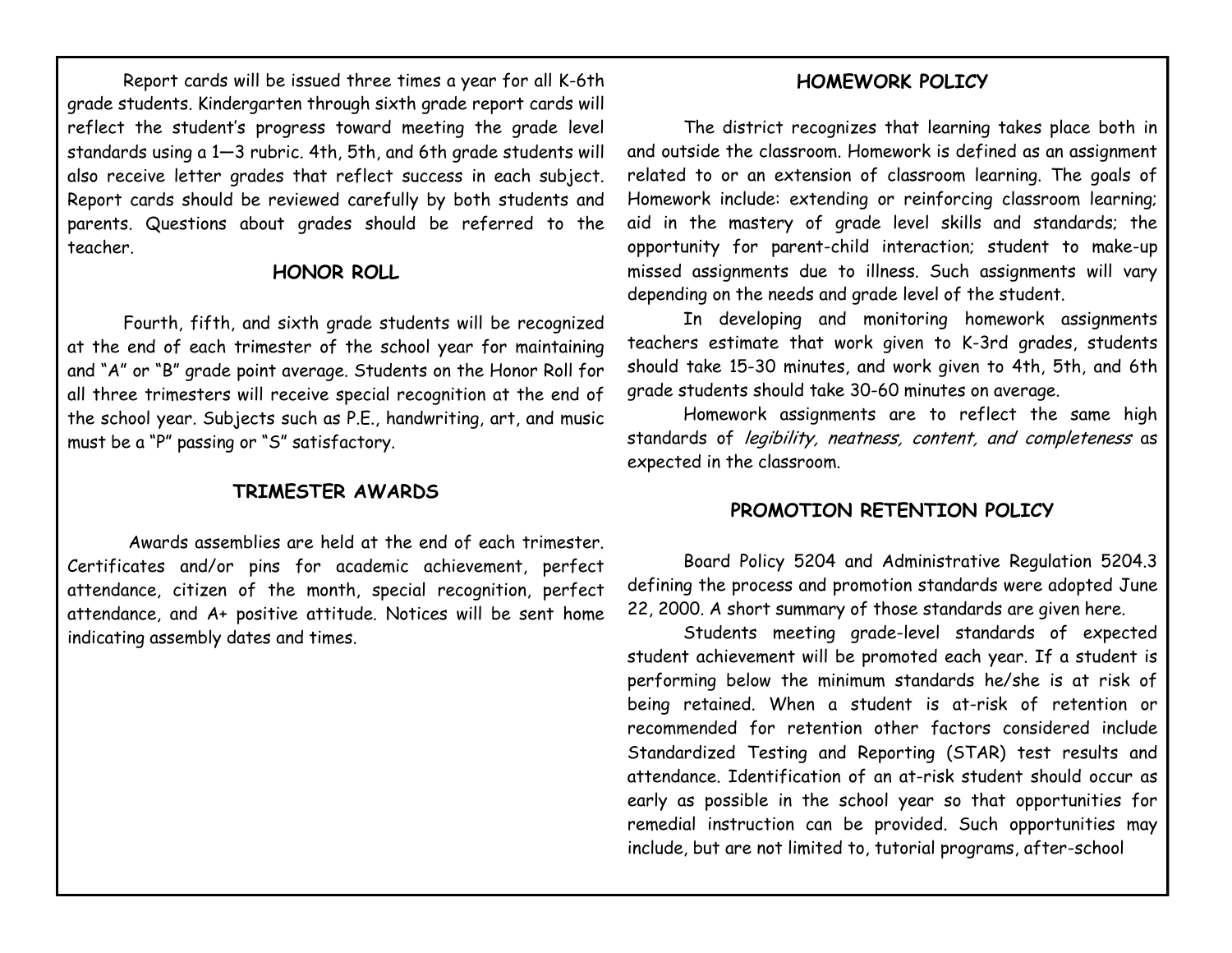Programs, summer school programs, and/or the establishment of a activities daily: literacy (reading); time to work on homework and/ Student Study Team.

trimester basis at the K-6 level and the determination of "at-risk" questions about the STARS Program or would like to enroll your will be his/her score on district multiple measure tests. If the child(ren) please see our STARS site supervisor. student has not achieved minimal proficiency at the end of each trimester he/she will remain on and have his/her Academic Intervention Plan updated. In the spring the Academic Review Team will meet together, after the student has taken district assessments, to assist in the determination of students who may be retained.

### **STUDENT STUDY TEAM**

At times students require additional support services from the school site. A step in providing resources, for academic, social, or psychological reasons, is the Student Study Team. A referral for a meeting van occur through the classroom teacher or from the parent or guardian. If you have questions about this process please see your child's teacher.

### **GIFTED AND TALENTED PROGRAM**

Students are referred for testing by the classroom teacher. If the student qualifies they may participate in the GATE program.

### **RESOURCE SPECIALIST PROGRAM (RSP)**

Students who qualify participate in additional academic support services with the school's RST teacher and/or assistant.

# **SUCCESS THROUGH AFTERSCHOOL RECREATION & STUDIES (STARS) PROGRAM**

The STARS after school program operates from the end of the school day until 6:00 p.m. Monday through Friday. All students in first through sixth grade are eligible to attend. STARS has four major components that are provided to students through varying

An at-risk student's progress will be monitored on a arts. A nutritious snack is provided daily. If you have any or tutoring; recreational activities; and visual and performing

# **AMERICAN INDIAN EDUCATION PROGRAM**

The American Indian Early Childhood Education program serves students of native ancestry in pre-school through fourth grade. In addition to helping children with core curriculum, the program utilizes the "Child-to-child" educational model to assist American Indian students by providing a supportive and creative forum that focuses on many aspects of traditional and modern native culture. With this model, the program utilizes technology, science, nature, math, language arts, legends, storytelling, puppetry, food, music, field trips, cooperative learning, and leadership to create fun, educational projects that foster deep conceptual understanding and improved self-esteem. The child-tochild philosophy (older students modeling for younger students) permeates every feature of the early childhood education program.

Additionally, the American Indian Education Program offers tutoring services to all native students at Dobbins School, as well as extracurricular activities (such as Culture Club) as well as exciting fieldtrips, presentations, and special events throughout the year. American Indian Education has enjoyed a long tradition at Dobbins School and looks forward to the future of this great community.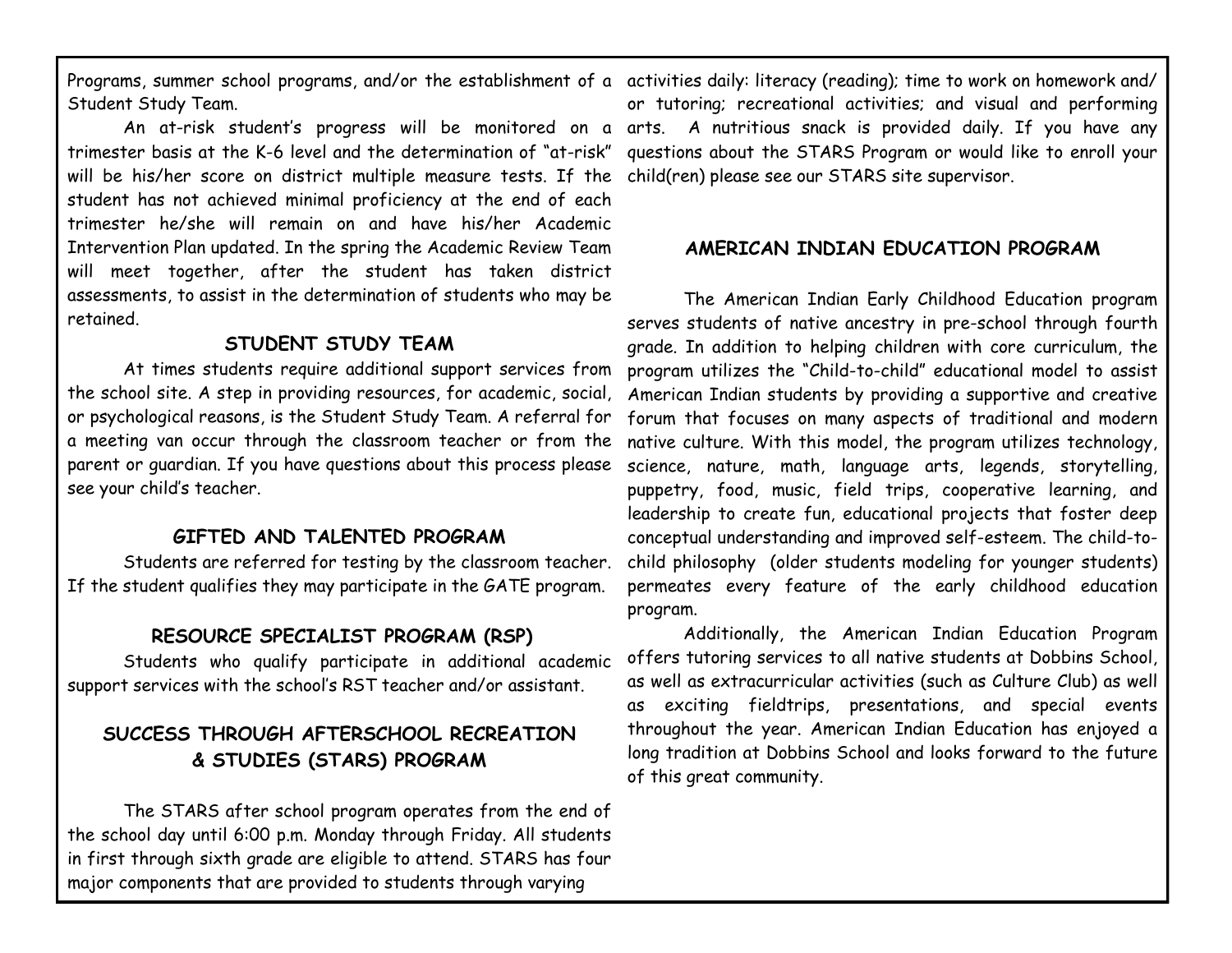### **CHILD DEVELOPMENT PROGRAM**

Dobbins Elementary School has a State Preschool Program on its campus. The preschool program serves children ages three (must be 3 by December 2nd) to five at the time of enrollment w parents must meet income eligibility requirements and live within the Marysville Joint Unified School District.

Goals of the State Preschool program include enhancing the total growth of each child by doing the following:

- 1. Develop each child's sense of self-worth
- 2. Provide a wide range of experiences which form a basis for future learning in all areas of the curriculum: language, mathematics, science, music and art
- 3. Encourage the child's natural curiosity about the world
- 4. Develop each child's communication skills
- 5. Provide opportunities for physical development and healthful living
- 6. Help each child learn how to handle his or her own emotions and consider the feelings of others
- 7. Develop problem-solving skills
- 8. Help each child develop a sense of trust in both peers and adults, including all representative spectrums of so-

### ciety

9. Encourage thinking skills and creativity

Goals of the State Preschool program also include providing parents the opportunity to build or reinforce confidence in their role as primary educators of their children and to build a home-school partnership working in the best interest of their child.

### **LIBRARY**

The school library is an extension of the regular classroom. Classes are scheduled to use the library for book check-out each week. Individual students may come to the library to check out book, or gather information from reference materials for individual projects, after getting permission from their teacher and the librarian. Each student is responsible for the books he/she checks out. Late notices will be sent home with the student for overdue books. Lost or damaged books must be paid for in the Library or Office.

### **LIBRARY RULES**

- 1. Show respect for others, both adults and students.
- 2. Use a quiet voice.
- 3. No running or horseplay.
- 4. No more than two books may be checked out at a time.
- 5. Books will only be checked out after previously checked out books are returned.

# **SUBSTITUTE TEACHERS**

Substitute teachers perform a valuable service at Dobbins Elementary School. They are important to keep the educational process alive in the classroom when the regular teacher is absent. It is the student's responsibility to pay attention and follow the substitute teacher's instructions. Substitute teachers should be treated with courtesy and respect. Behavior that is unacceptable, or behavior that causes a substitute teacher to remove a student from the classroom, will result in that student receiving a referral to the principal.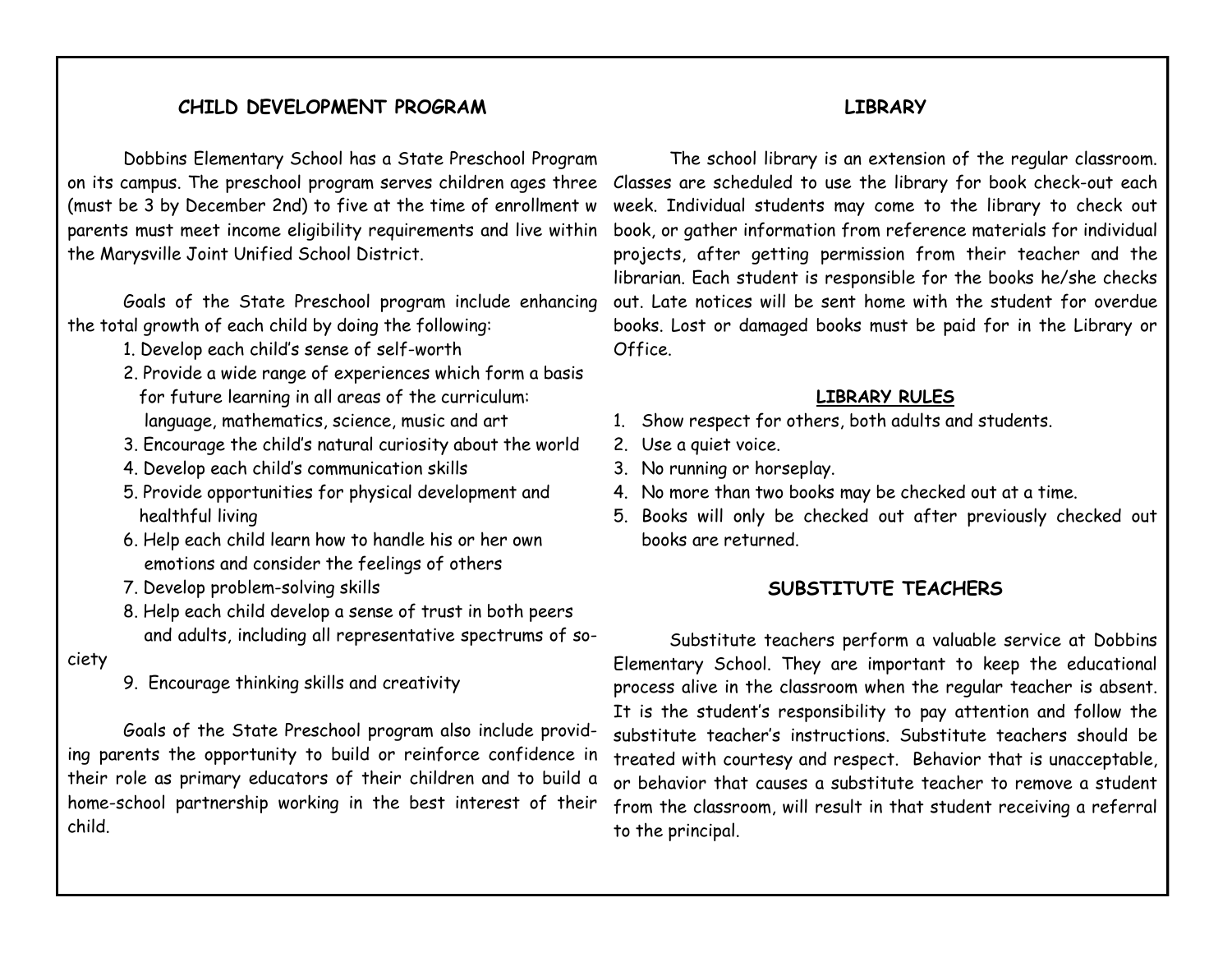# **STUDENT EXPECTATIONS AND PROCEDURES**

Dobbins Elementary School appreciates each child's uniqueness and encourages both self-confidence to explore creativity and the discipline necessary to learn. We expect our students to understand that character and honor are as important as intelligence.

#### **OUR STUDENTS WILL:**

- **1. BE RESPECTFUL**
- **2. BE SAFE**
- **3. BE RESPONSIBLE**

Dobbins Elementary School expects all students to act honorably and to reflect pride upon themselves and the school. Furthermore, it is expected that all students will be responsible for their own actions, and the consequences of their actions.

### **Student Behavior Expectations:**

- 1. All students are required to conduct themselves in a respectful and obedient manner at all times on the school grounds, during school sponsored activities and to and from school.
- 2. Students will engage in behavior which is in their best interest and the best interest of other students. Students will not be allowed to interfere with the teaching process or the learning of other students.
- 3. Safety rules will be obeyed. Students will walk, not run, in the hallways, classrooms, and walkways. Pushing, shoving, and fighting will not be tolerated. Students are to keep hands, feet and objects to themselves. Voices must be kept under control at all times.
- 4. Each student is responsible for the clean up of his/her projects.
- 5. Students are expected to follow all specific classroom rules.
- 6. Students are only to be in areas where there is adult supervision at all times.
- 7. Desks, floors, and walls shall be kept clean.
- 8. All refuse shall be deposited in trashcans, both inside and outside the buildings.

# **PLAYGROUND SAFETY**

- 1. Stay on the playground and off portable ramps, fences and the tops of benches and picnic tables. Do not go behind buildings or portable buildings.
- 2. Use bathrooms and drinking fountains as intended and then return to the playground.
- 3. Be safe on the equipment: one at a time on bars, slides, and swings; slide and swing only in a sitting position. Jump ropes are for jumping, soccer and kick balls for kicking, and footballs for playing catch. Play handball only on the handball court.
- 4. Take turns so everyone gets a chance to play the game.
- 5. Always respect yourself and others.
- 6. Report to the yard duty staff if you need assistance.
- 7. Freeze when you hear the second bell. Stand quietly (off equipment). When the yard duty staff gives the signal, walk to your designated area and line up.